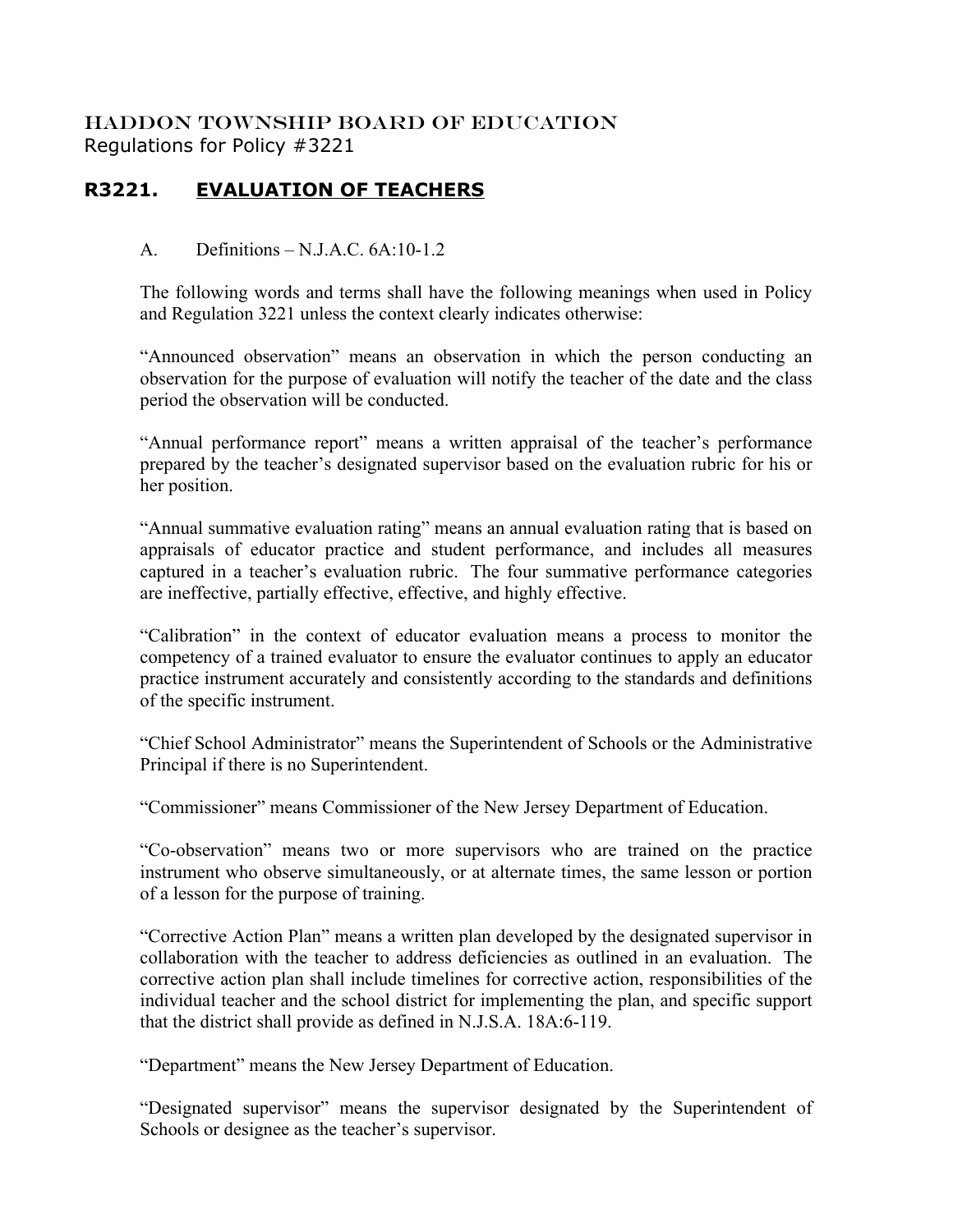"District Evaluation Advisory Committee" means a group created to oversee and guide the planning and implementation of the Board of Education's evaluation policies and procedures as set forth in N.J.A.C. 6A:10-2.3.

"Educator practice instrument" means an assessment tool that provides: scales or dimensions that capture competencies of professional performance; and differentiation of a range of professional performance as described by the scales, which must be shown in practice and/or research studies. The scores from the teacher practice instrument are components of the teacher's evaluation rubric and the scores are included in the summative evaluation rating for the individual. The scores from educator practice instruments may be applied to the teacher's summative evaluation rating in a manner determined by the school district.

"Evaluation" means an appraisal of an individual's professional performance in relation to his or her job description and professional standards and based on, when applicable, the individual's evaluation rubric.

"Evaluation rubric" means a set of criteria, measures, and processes used to evaluate all teachers in a specific school district or local education agency. Evaluation rubrics consist of measures of professional practice, based on educator practice instrument, and student outcomes. Each Board of Education will have an evaluation rubric specifically for teachers, another specifically for Principals, Vice Principals, and Assistant Principals, and evaluation rubrics for other categories of teaching staff members.

"Indicators of student progress and growth" means the results of assessment(s) of students as defined in N.J.A.C. 6A:8, Standards and Assessment.

"Individual professional development plan" is as defined in N.J.S.A. 18A:6-119.

"Job description" means a written specification of the function of a position, duties and responsibilities, the extent and limits of authority, and work relationships within and outside the school and school district.

"Observation" means a method of collecting data on the performance of a teacher's assigned duties and responsibilities. An observation for the purpose of evaluation will be included in the determination of the annual summative evaluation rating and shall be conducted by an individual employed in the school district in a supervisory role and capacity and possessing a school administrator, Principal, or supervisor endorsement as defined in N.J.A.C. 6A:9-2.1.

"Post-observation conference" means a meeting, either in-person or remotely, between the supervisor who conducted the observation and the teacher for the purpose of evaluation to discuss the data collected in the observation.

"Scoring guide" means a set of rules or criteria used to evaluate a performance, product, or project. The purpose of a scoring guide is to provide a transparent and reliable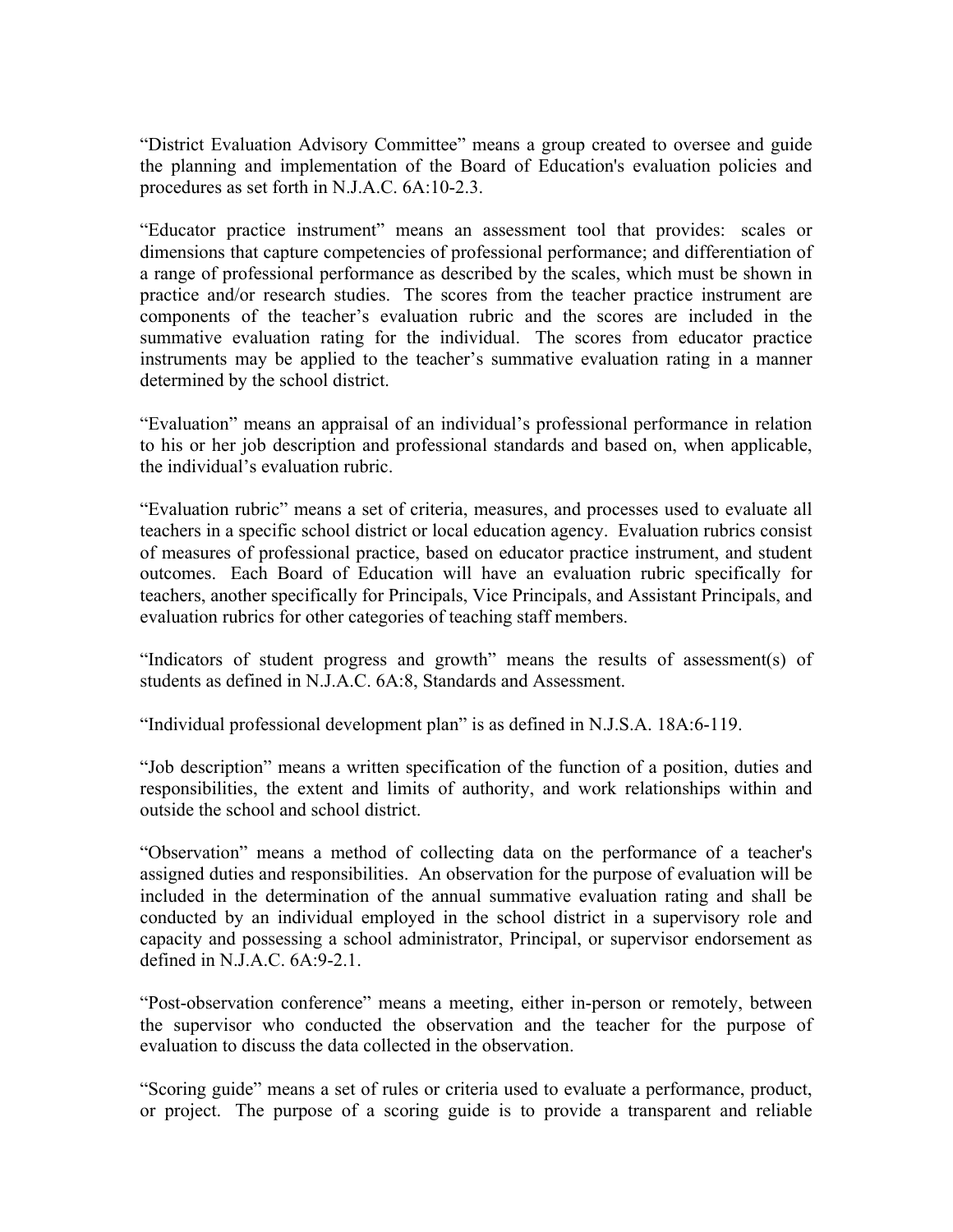evaluation process. Educator practice instruments include a scoring guide that an evaluator uses to structure his or her assessments and ratings of professional practice.

"Semester" means half of the school year.

"Signed" means the name of one physically written by oneself or an electronic code, sound, symbol, or process attached to or logically associated with a record and executed or adopted by a person with the intent to sign the record.

"Student growth objective" means an academic goal that teachers and designated supervisors set for groups of students.

"Student growth percentile" means a specific metric for measuring individual student progress on Statewide assessments by tracking how much a student's test scores have changed relative to other students Statewide with similar scores in previous years.

"Superintendent" means Superintendent of Schools or Chief School Administrator.

"Supervisor" means an appropriately certified teaching staff member, as defined in N.J.S.A. 18A:1-1, or Superintendent employed in the school district in a supervisory role and capacity, and possessing a school administrator, Principal, or supervisor endorsement as defined in N.J.A.C. 6A:9B-12.

"Teacher" means a teaching staff member who holds the appropriate standard, provisional, or emergency instructional certificate issued by the Board of Examiners and is assigned a class roster of students for at least one particular course.

"Unannounced observation" means an observation in which the person conducting an observation for the purpose of evaluation will not notify the teacher of the date or time the observation will be conducted.

B. Applicability of Rules on Collective Bargaining Agreements – N.J.A.C. 6A:10- 1.3

No collective bargaining agreement entered into after July 1, 2013, shall conflict with the educator evaluation system established pursuant to N.J.A.C. 6A:10-1.1 et seq. or any other specific statute or regulation, nor shall topics subject to bargaining involve matters of educational policy or managerial prerogatives.

C. Educator Evaluation Data, Information, and Annual Performance Reports – N.J.A.C. 6A:10-1.4

All information contained in annual performance reports and all information collected, compiled, and/or maintained by employees of the Board of Education for the purposes of conducting the educator evaluation process pursuant to N.J.A.C. 6A:10-1.1 et seq., including, but not limited to, digital records, shall be confidential. Such information shall not be subject to public inspection or copying pursuant to the Open Public Records Act, N.J.S.A. 47:1A-1 et seq. Nothing contained in N.J.A.C. 6A:10-1.1 et seq. shall be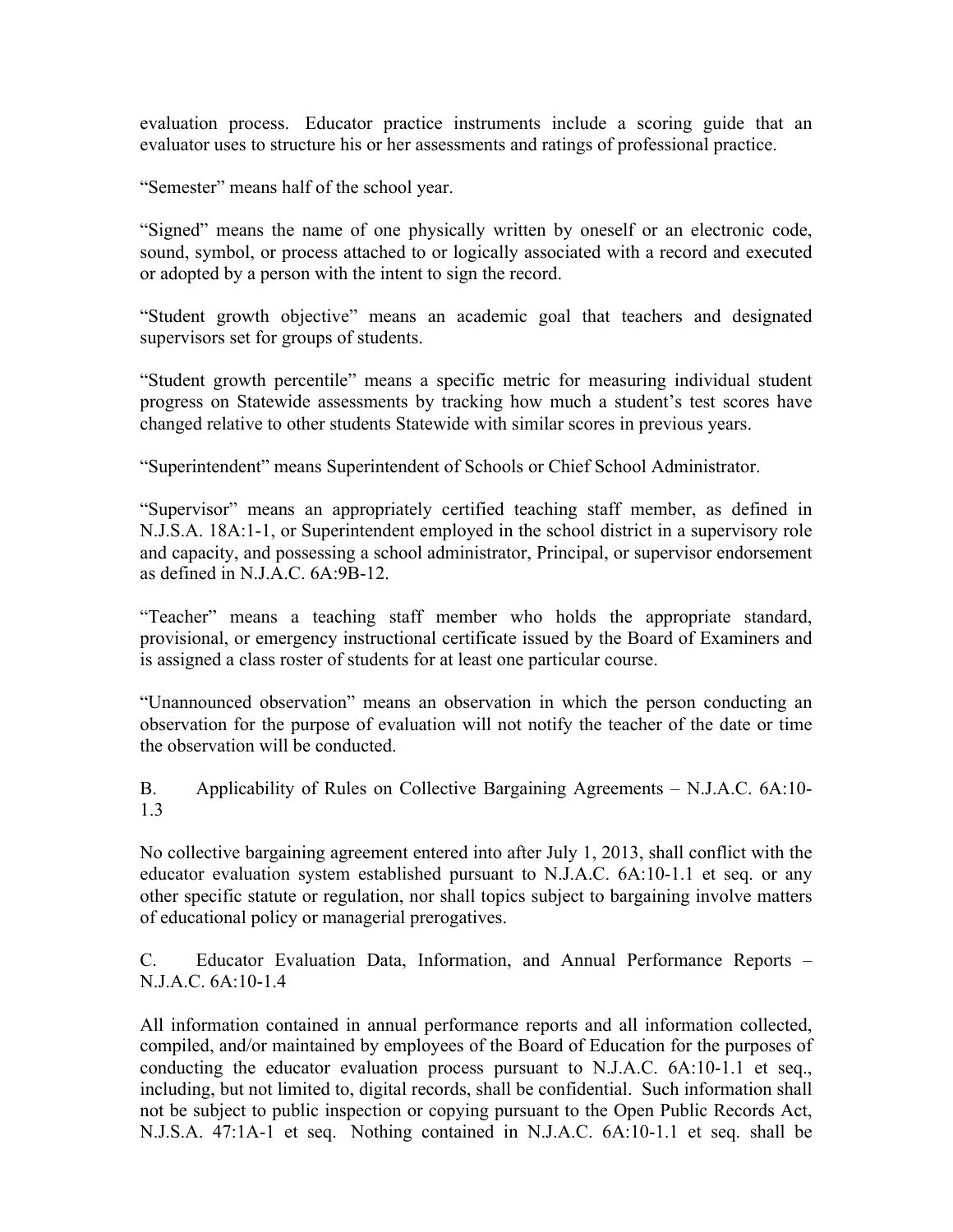construed to prohibit the Department or a school district from, at its discretion, collecting evaluation data pursuant to N.J.S.A. 18A:6-123.e. or distributing aggregate statistics regarding evaluation data.

D. Evaluation of Teachers – N.J.A.C. 6A:10-2.1

1. The Board of Education shall annually adopt evaluation rubrics for teachers. The evaluation rubrics shall have four defined annual ratings: ineffective, partially effective, effective, and highly effective.

2. The evaluation rubrics for teachers shall include all other relevant minimum standards set forth in N.J.S.A. 18A:6-123 (P.L. 2012, c. 26, § 17c).

3. Evaluation rubrics shall be submitted to the Commissioner by August 1 for approval by August 15 of each year.

E. Duties of the Board of Education – N.J.A.C. 6A:10-2.2

1. The Board of Education shall meet the following requirements for the annual evaluation of teachers, unless otherwise specified:

a. Establish a District Evaluation Advisory Committee to oversee and guide the planning and implementation of the Board of Education's evaluation policies and procedures as set forth in N.J.A.C. 6A:10-2 et seq.;

b. Annually adopt policies and procedures developed by the Superintendent pursuant to N.J.A.C. 6A:10-2.4, including the evaluation rubrics approved by the Commissioner pursuant to N.J.A.C.  $6A:10-2.1(c)$ :

(1) The Superintendent shall develop policies and procedures that, at a minimum, ensure student performance data on the Statewide assessment is, upon receipt, promptly distributed or otherwise made available to teachers who were primarily responsible for instructing the applicable students in the school year in which the assessment was taken, as well as to teachers who are or will be primarily responsible for instructing the applicable students in the subsequent school year.

c. Ensure the Superintendent annually notifies all teachers of the adopted evaluation policies and procedures no later than October 1. If a teacher is hired after October 1, the Board/Superintendent shall notify the teacher of the policies and procedures at the beginning of his or her employment. All teachers shall be notified of amendments to the policy and procedures within ten teacher working days of adoption;

d. Annually adopt by June 1, any Commissioner-approved educator practice instruments and, as part of the process described at N.J.A.C. 6A:10-2.1(c), notify the Department which instruments will be used as part of the school district's evaluation rubrics;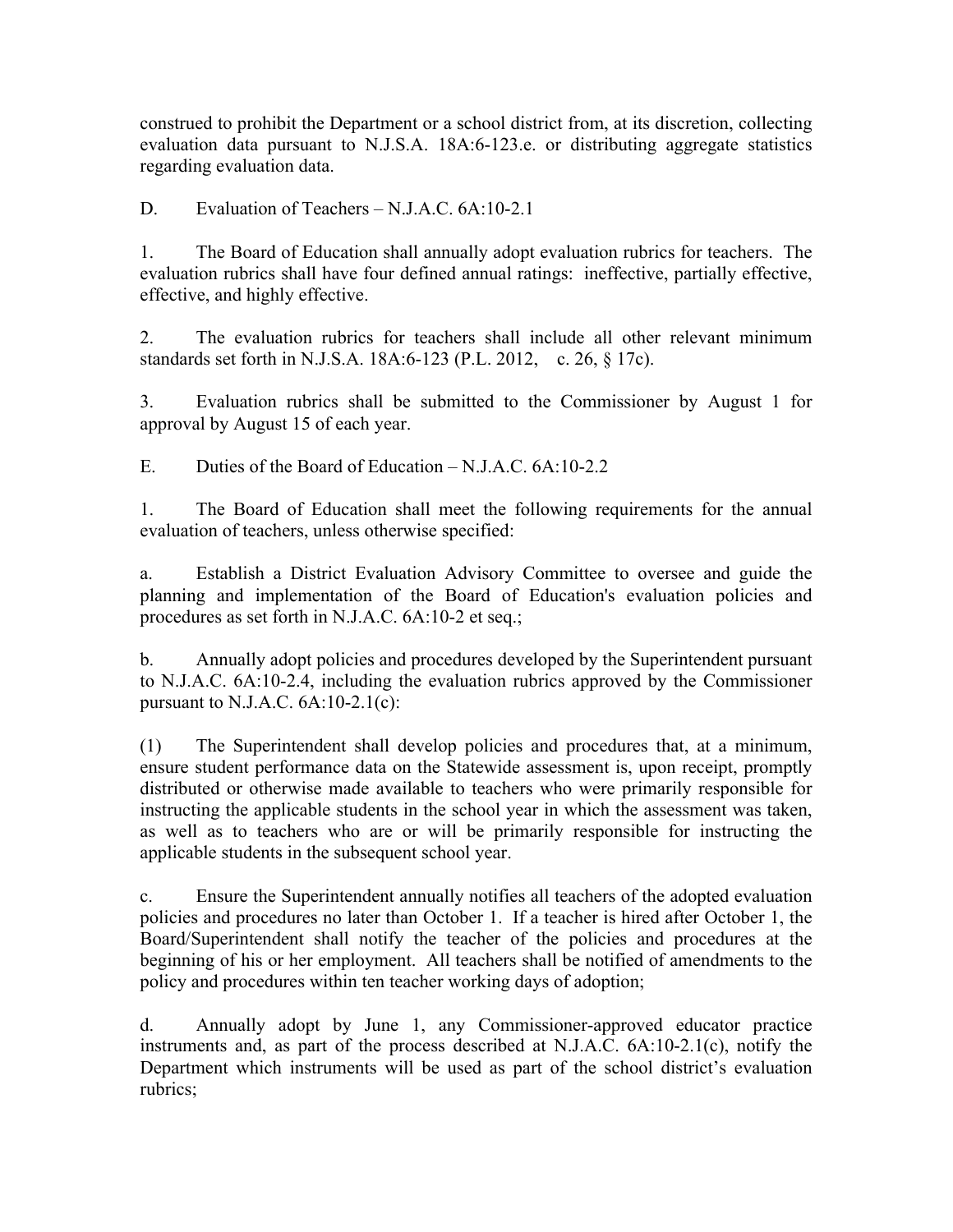e. Ensure the Principal of each school within the school district has established a School Improvement Panel pursuant to N.J.A.C. 6A:10-3.1. The panel shall be established annually by August 31 and shall carry out the duties and functions described in N.J.A.C. 6A:10-3.2;

f. Ensure data elements are collected and stored in an accessible and usable format. Data elements shall include, but not be limited to, scores or evidence from observations for the purpose of evaluation and student growth objective data; and

g. Ensure the Superintendent or designee certifies to the Department that any observer who conducts an observation of a teacher for the purpose of evaluation as described in N.J.A.C. 6A:10-4.4; N.J.A.C. 6A:10-5.4; and N.J.A.C. 6A:10-6.2, shall meet the statutory observation requirements of N.J.S.A. 18A:6-119; 18A:6-123.b.(8); and N.J.S.A. 18A:27-3.1 and the teacher member of the School Improvement Panel requirements of N.J.A.C. 6A:10-3.2.

2. The Board of Education shall ensure the following training procedures are followed when implementing the evaluation rubric for all teachers and, when applicable, applying the Commissioner-approved educator practice instrument:

a. Annually provide training on and descriptions of each component of the evaluation rubric for all teachers who are being evaluated in the school district and provide more thorough training for any teacher who is being evaluated for the first time. Training shall include detailed descriptions of all evaluation rubric components including, when applicable, detailed descriptions of student achievement measures and all aspects of the educator practice instrument;

b. Annually provide updates and refresher training for supervisors who are conducting evaluations in the school district and more thorough training for any supervisor who will evaluate teachers for the first time. Training shall be provided on each component of the evaluated teacher's evaluation rubric before the evaluation of a teacher;

c. Annually require each supervisor who will conduct observations for the purpose of evaluation of a teacher to complete at least two co-observations during the school year.

(1) Co-observers shall use the co-observation to promote accuracy and consistency in scoring.

(2) A co-observation may count as one required observation for the purpose of evaluation pursuant to N.J.A.C. 6A:10-4.4, as long as the observer meets the requirements set forth in N.J.A.C. 6A:10-4.3 and 4.4, but the co-observation shall not count as two or more required observations. If a co-observation counts as one required observation, the score shall be determined by the teacher's designated supervisor.

d. The Superintendent shall annually certify to the Department that all supervisors of teachers in the school district who are utilizing evaluation rubrics have completed training on and demonstrated competency in applying the evaluation rubrics.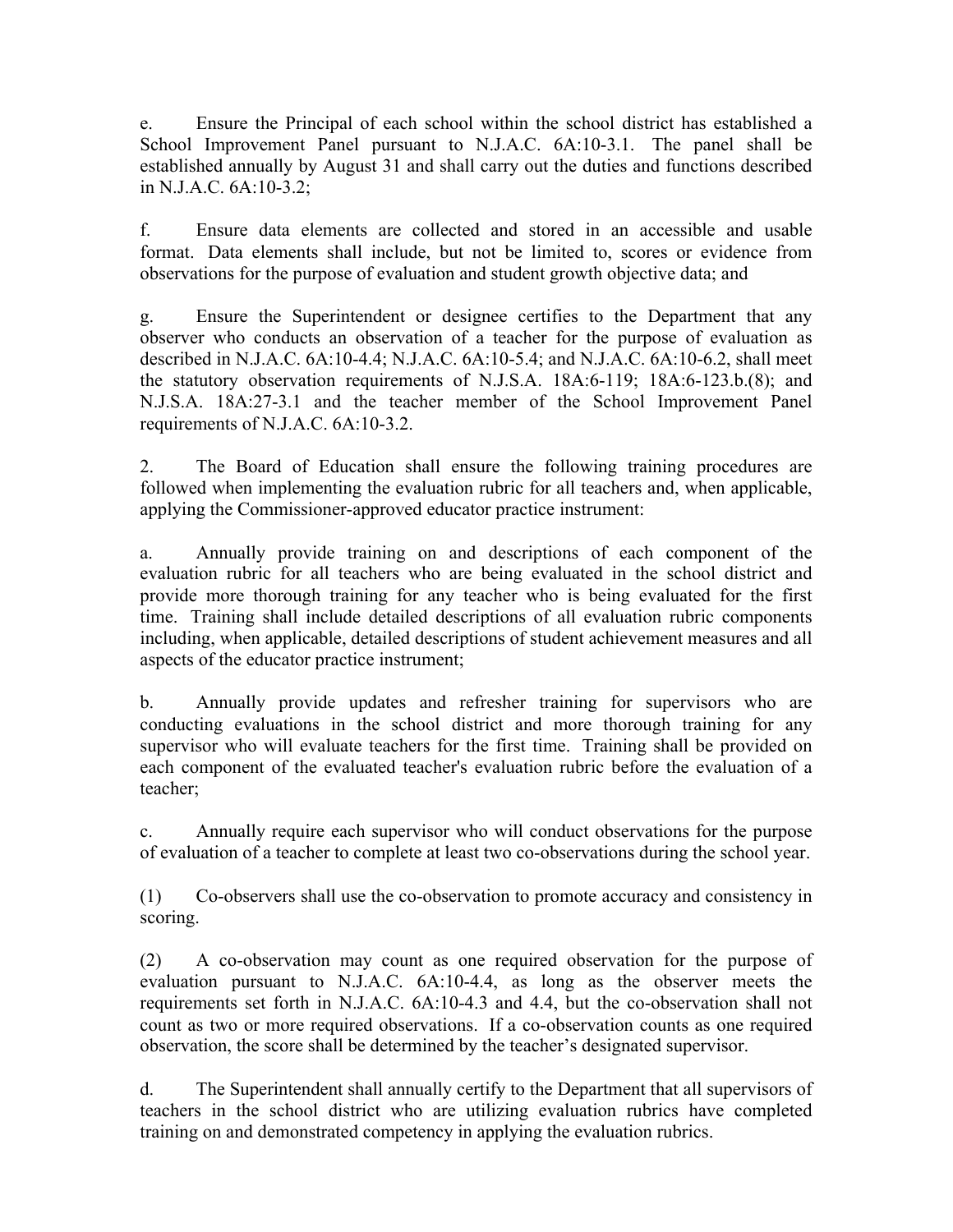F. District Evaluation Advisory Committee – N.J.A.C. 6A:10-2.3

1. Members of the District Evaluation Advisory Committee shall include representation from the following groups: teachers from each school level represented in the school district; central office administrators overseeing the teacher evaluation process; supervisors involved in teacher evaluation, when available or appropriate; and administrators conducting evaluations, including a minimum of one administrator conducting evaluations who participates on a School Improvement Panel. Members also shall include the Superintendent, a special education administrator, a parent, and a member of the Board of Education.

2. The Superintendent may extend membership on the District Evaluation Advisory Committee to representatives of other groups and to individuals.

3. A District Evaluation Advisory Committee is not required and the Board of Education shall have the discretion to establish a District Evaluation Advisory **Committee** 

G. Evaluation Procedures for Teachers – N.J.A.C. 6A:10-2.4

1. The provisions outlined in Policy and Regulation 3221 and N.J.A.C. 6A:10-2.4 shall be the minimum requirements for the evaluation of teachers.

2. Evaluation policies and procedures requiring the annual evaluation of all teachers shall be developed under the direction of the Superintendent, who may consult with the District Evaluation Advisory Committee or representatives from School Improvement Panels, and shall include, but not be limited to, a description of:

a. Roles and responsibilities for implementation of evaluation policies and procedures;

b. Job descriptions, evaluation rubrics for teachers, the process for calculating the summative ratings and each component, and the evaluation regulations set forth in N.J.A.C. 6A:10 et seq.;

c. Methods of data collection and reporting appropriate to each job description, including, but not limited to, the process for student attribution to teachers, Principals, Assistant Principals, and Vice Principals for calculating the median and school-wide student growth percentile;

d. Processes for observations for the purpose of evaluation and post-observation conference(s) by a supervisor;

e. Process for developing and scoring student growth objectives;

f. The process for preparation of individual professional development plans; and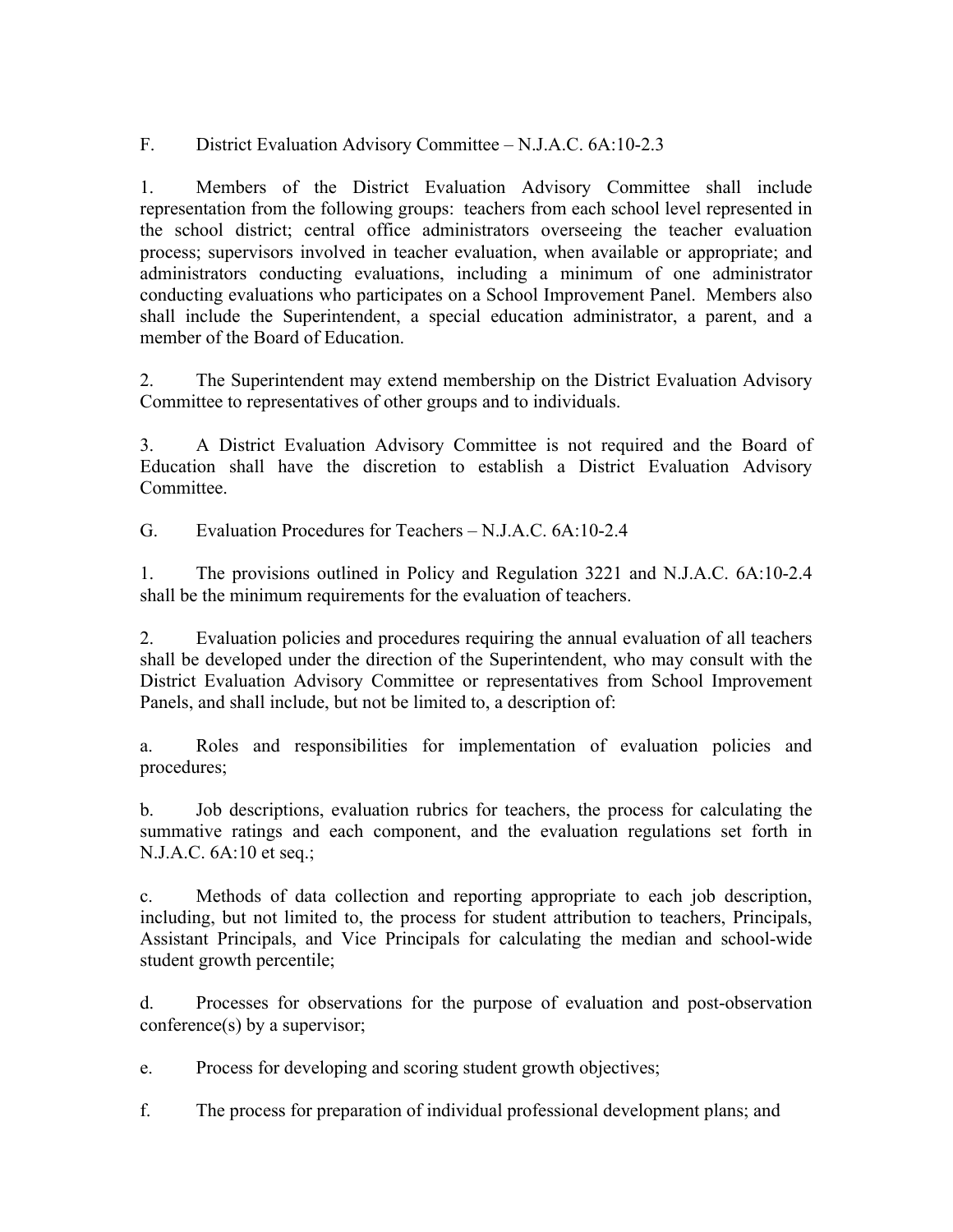g. The process for preparation of an annual performance report by the teacher's designated supervisor and an annual summary conference between the teacher and his or her designated supervisor.

3. The annual summary conference between designated supervisors and teachers shall be held before the annual performance report is filed. The conference shall occur on or before June 30 of each school year and shall include, but not be limited to, a review of the following:

a. The performance of the teacher based upon the job description and the scores or evidence compiled using the teacher's evaluation rubric, including, when applicable:

(1) The educator's practice instrument; and

(2) Available indicators or student achievement measures such as student growth objective scores and student growth percentile scores.

b. The progress of the teacher toward meeting the goals of the individual professional development plan or, when applicable, the corrective action plan; and

c. The preliminary annual performance report.

4. If any scores for the teacher's evaluation rubric are not available at the time of the annual summary conference due to pending assessment results, the annual summative evaluation rating shall be calculated once all component ratings are available.

5. The annual performance report shall be prepared by the teacher's designated supervisor and shall include, but not be limited to:

a. A summative rating based on the evaluation rubric, including, when applicable, a total score for each component as described in N.J.A.C. 6A:10-4;

b. Performance area(s) of strength and area(s) needing improvement based upon the job description and components of the teacher's evaluation rubric; and

c. The teacher's individual professional development plan or corrective action plan from the evaluation year being reviewed in the report.

6. The teacher and the designated supervisor shall sign the report within five teacher working days of the review.

7. The Board of Education shall include all performance reports and supporting data, including, but not limited to, written observation reports and additional components of the summative evaluation rating as part of the teacher's personnel file, or in an alternative, confidential location. If reports and data are stored in an alternative location, the personnel file shall clearly indicate the report's location and how it can be easily accessed. The records shall be confidential and shall not be subject to public inspection or copying pursuant to the Open Public Records Act, N.J.S.A. 47:1A-1 et seq.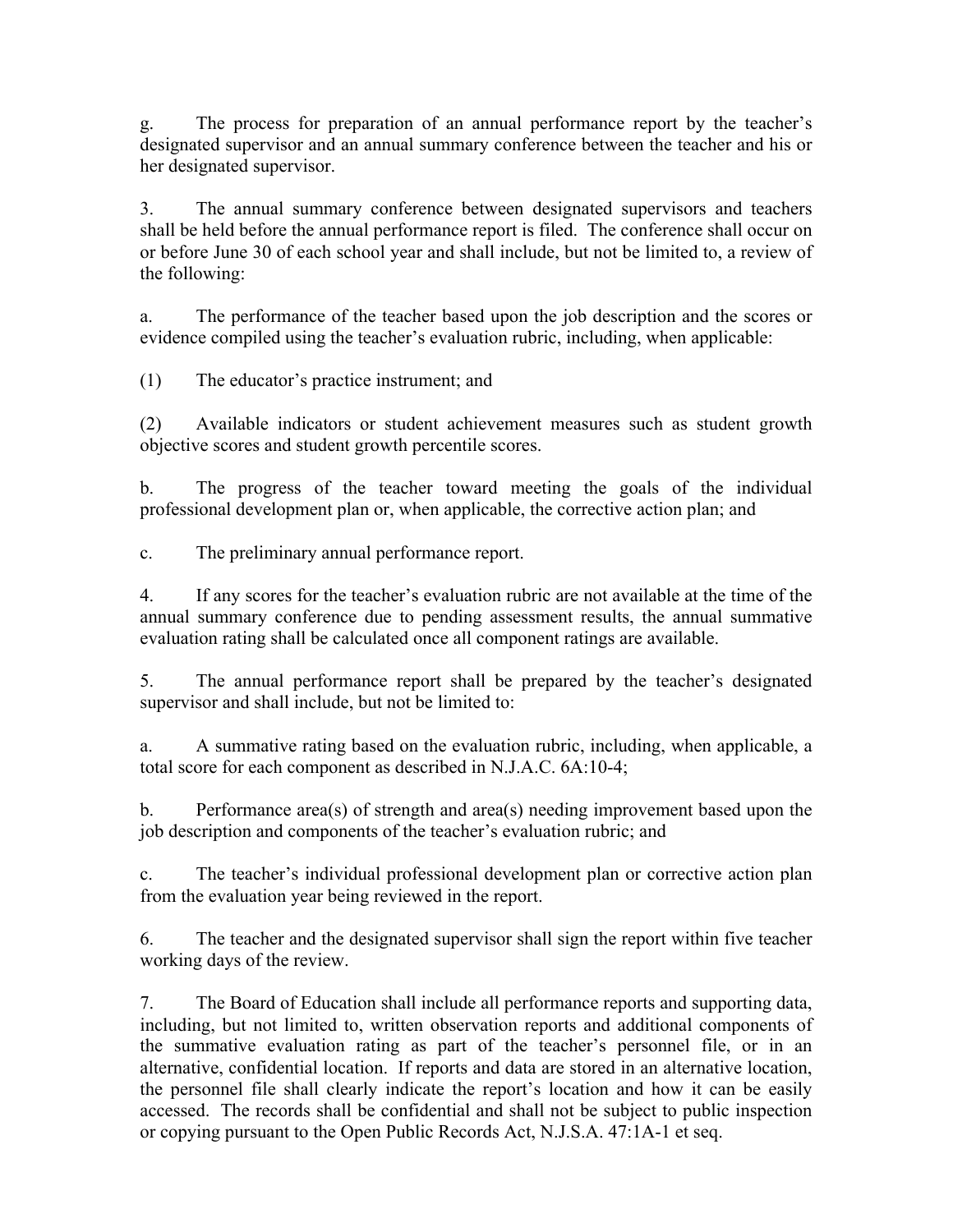H. Corrective Action Plans for Teachers – N.J.A.C. 6A:10-2.5

1. For each teacher rated ineffective or partially effective on the annual summative evaluation, as measured by the evaluation rubrics, a corrective action plan shall be developed by the teacher and the teacher's designated supervisor. If the teacher does not agree with the corrective action plan's content, the designated supervisor shall make a final determination.

2. The corrective action plan shall be developed and the teacher and his or her designated supervisor shall meet to discuss the corrective action plan by October 31 of the school year following the year of evaluation except:

a. If the ineffective or partially effective summative evaluation rating is received after October 1 of the school year following the year of evaluation, a corrective action plan shall be developed, and the teacher and his or her designated supervisor shall meet to discuss the corrective action plan within twenty-five teacher working days following the school district's receipt of the teacher's summative rating.

3. The content of the corrective action plan shall replace the content of the individual professional development plan required pursuant to N.J.A.C. 6A:9C-4.3(a) and  $4.4(a)$  and shall:

a. Address areas in need of improvement identified in the teacher evaluation rubric;

b. Include specific, demonstrable goals for improvement;

c. Include responsibilities of the evaluated employee and the school district for the plan's implementation; and

d. Include timelines for meeting the goal(s).

4. The teacher's designated supervisor and the teacher on a corrective action plan shall discuss the teacher's progress toward the goals outlined in the corrective action plan during each required post-observation conference, pursuant to N.J.S.A. 18A:27-3.1 or N.J.A.C. 6A:10-4.4. The teacher and his or her designated supervisor may update the goals outlined in the corrective action plan to reflect any change(s) in the teacher's progress, position, or role.

5. Progress toward the teacher's goals outlined in the corrective action plan:

a. Shall be documented in the teacher's personnel file and reviewed at the annual summary conference and the mid-year evaluation. Both the teacher on a corrective action plan and his or her designated supervisor may collect data and evidence to demonstrate the teacher's progress toward his or her corrective action plan goals; and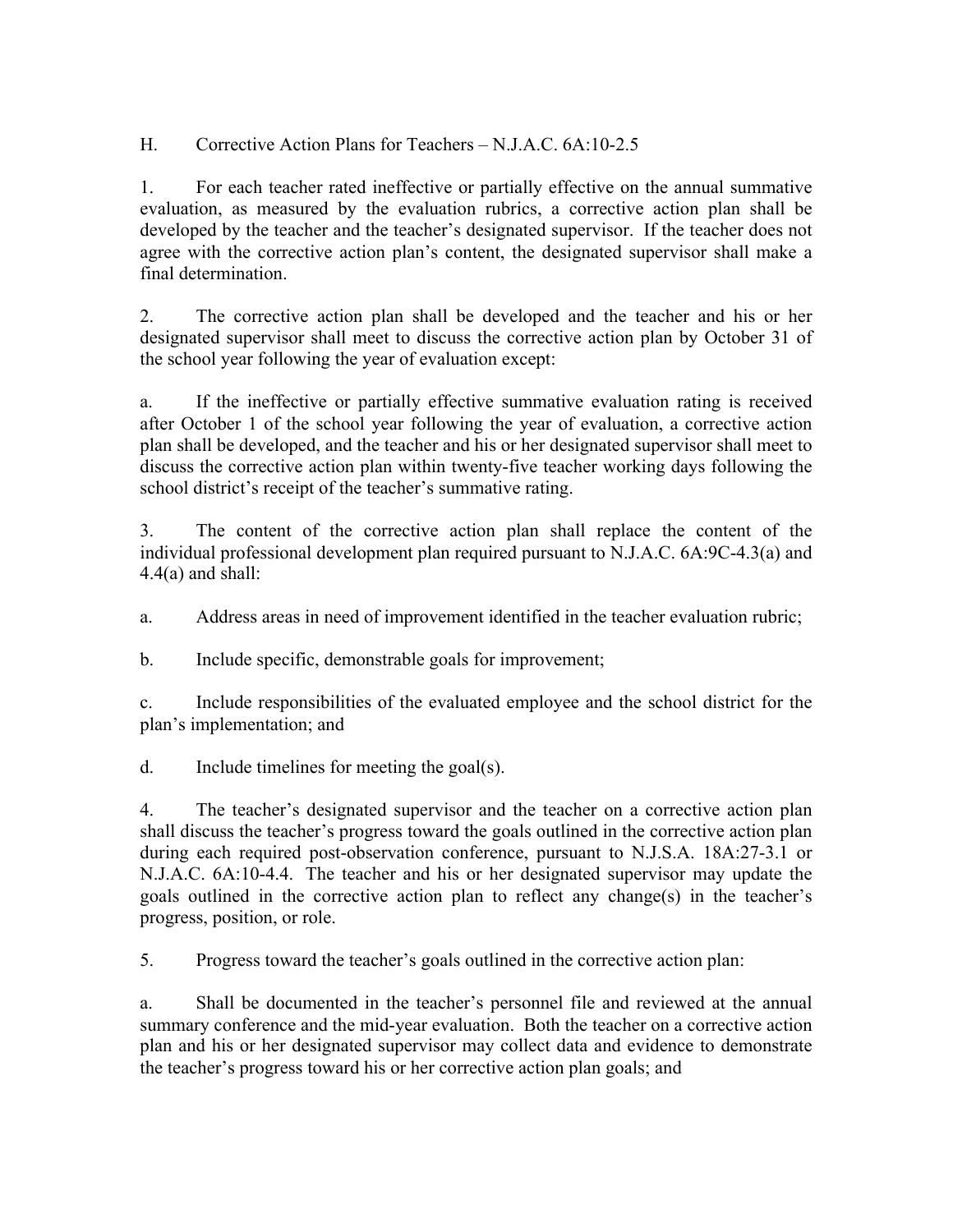b. May be used as evidence in the teacher's next annual summative evaluation; however, such progress shall not guarantee an effective rating on the next summative evaluation.

6. Responsibilities of the evaluated teacher on a corrective action plan shall not be exclusionary of other plans for improvement determined to be necessary by the teacher's designated supervisor.

7. The School Improvement Panel shall ensure teachers with a corrective action plan receive a mid-year evaluation as required by N.J.S.A. 18A:6-120.c. The mid-year evaluation shall occur approximately midway between the development of the corrective action plan and the expected receipt of the next annual summative rating. The mid-year evaluation shall include, at a minimum, a conference to discuss progress toward the teacher's goals outlined in the corrective action plan. The mid-year evaluation conference may be combined with a post-observation conference.

8. The School Improvement Panel shall ensure teachers with a corrective action plan receive one observation, including a post-observation conference, in addition to the observations required in N.J.A.C. 6A:10-4.4 for the purpose of evaluation as described in N.J.A.C. 6A:10-1.2 and 4.4(a).

9. Except where a school district employs only one administrator whose position requires a supervisor, principal, or school administrator endorsement, tenured teachers with a corrective action plan shall be observed by multiple observers for the purpose of evaluation as described in N.J.A.C. 6A:10-4.4(c)4.

10. The corrective action plan shall remain in effect until the teacher receives his or her next summative evaluation rating.

11. There shall be no minimum number of teacher working days a teacher's corrective action plan can be in place.

I. School Improvement Panel – N.J.A.C. 6A:10-3 et seq.

1. School Improvement Panel Membership – N.J.A.C. 6A:10-3.1

a. The School Improvement Panel shall include the Principal, a Vice Principal, and a teacher who is chosen in accordance with b. below by the Principal in consultation with the majority representative. If an Assistant Principal or Vice Principal is not available to serve on the panel, the Principal shall appoint an additional member who is employed in the district in a supervisory role and capacity, in accordance with N.J.S.A. 18A:6- 120.a. The Principal may appoint additional members to the School Improvement Panel as long as all members meet the criteria outlined in this section and N.J.S.A. 18A:6- 120.a. and the teacher(s) on the panel represents at least one-third of its total membership.

b. The Principal annually shall choose the teacher(s) on the School Improvement Panel through the following process: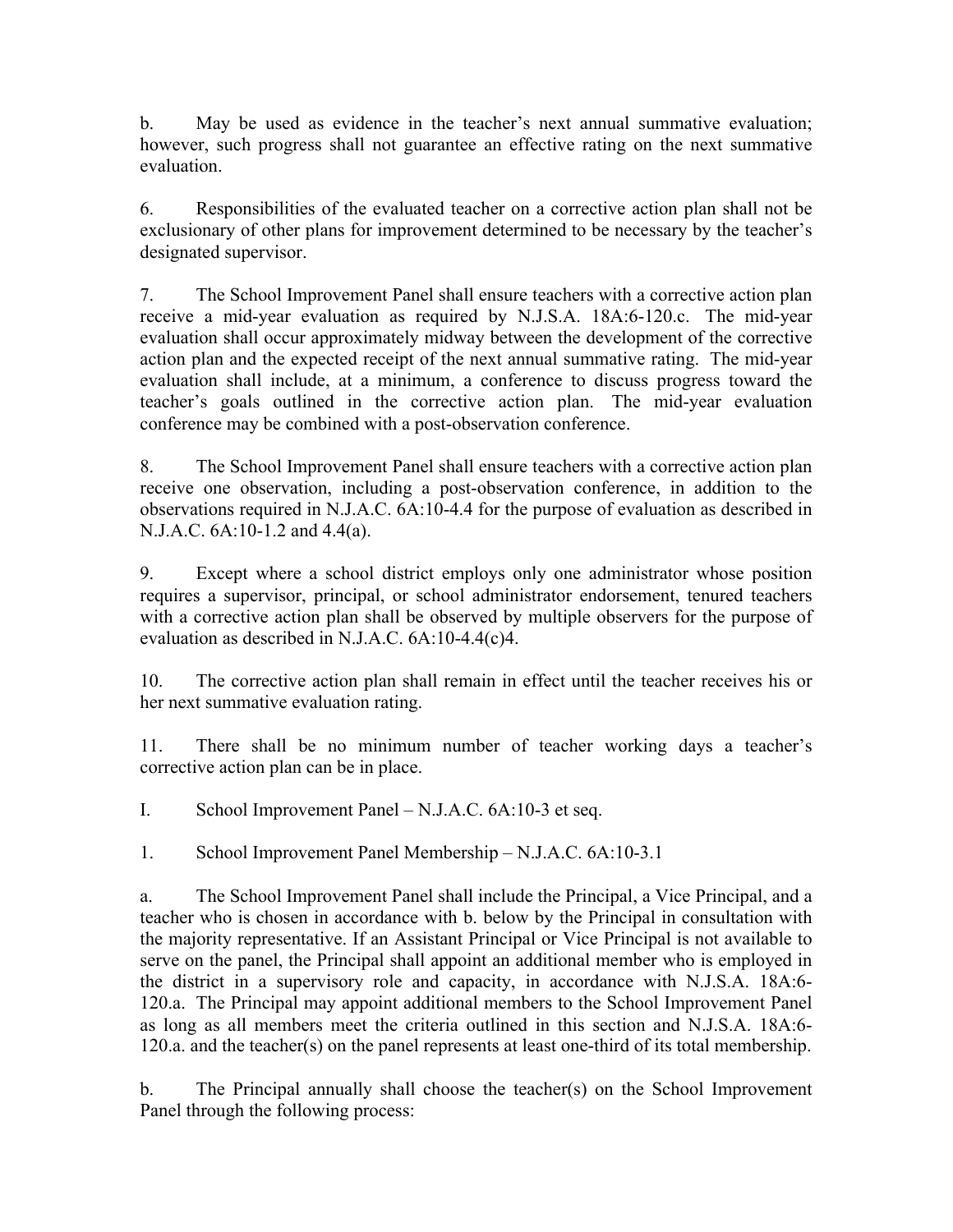(1) The teacher member shall be a person with a demonstrated record of success in the classroom. A demonstrated record of success in the classroom means the teacher member shall have been rated effective or highly effective in the most recent available annual summative rating.

(2) The majority representative, in accordance with a. above, may submit to the Principal, teacher member nominees for consideration.

(3) The Principal shall have final decision-making authority and is not bound by the majority representative's list of nominees.

c. The teacher member shall serve a full school year, except in case of illness or authorized leave, but may not be appointed more than three consecutive school years.

d. All members of the School Improvement Panel shall be chosen by August 31 of each year.

2. School Improvement Panel Responsibilities – N.J.A.C. 6A:10-3.2

a. The School Improvement Panel shall:

(1) Oversee the mentoring of teachers according to N.J.A.C. 6A:9C-5.3(a)2. and support the implementation of the school district mentoring plan;

(2) Conduct evaluations of teachers pursuant to N.J.A.C. 6A:10-2.4 and 4.4;

(3) Ensure corrective action plans for teachers are created in accordance to N.J.A.C. 6A:10-2.5; and ensure mid-year evaluations are conducted for teachers who are on a corrective action plan; and

(4) Identify professional development opportunities for all teachers based on the review of aggregate school-level data, including, but not limited to, teacher evaluation and student performance data to support school-level professional development plans described in N.J.A.C. 6A:9C-4.2.

b. To conduct observations for the purpose of evaluation, the teacher member shall have:

(1) Agreement of the majority representative;

(2) An appropriate supervisory certificate; and

(3) Approval of the Principal who supervises the teacher being observed.

c. The teacher member who participates in the evaluation process shall not serve concurrently as a mentor under N.J.A.C. 6A:9C-5.2(a)3.

J. Components of Teacher Evaluation Rubric – N.J.A.C. 6A:10-4.1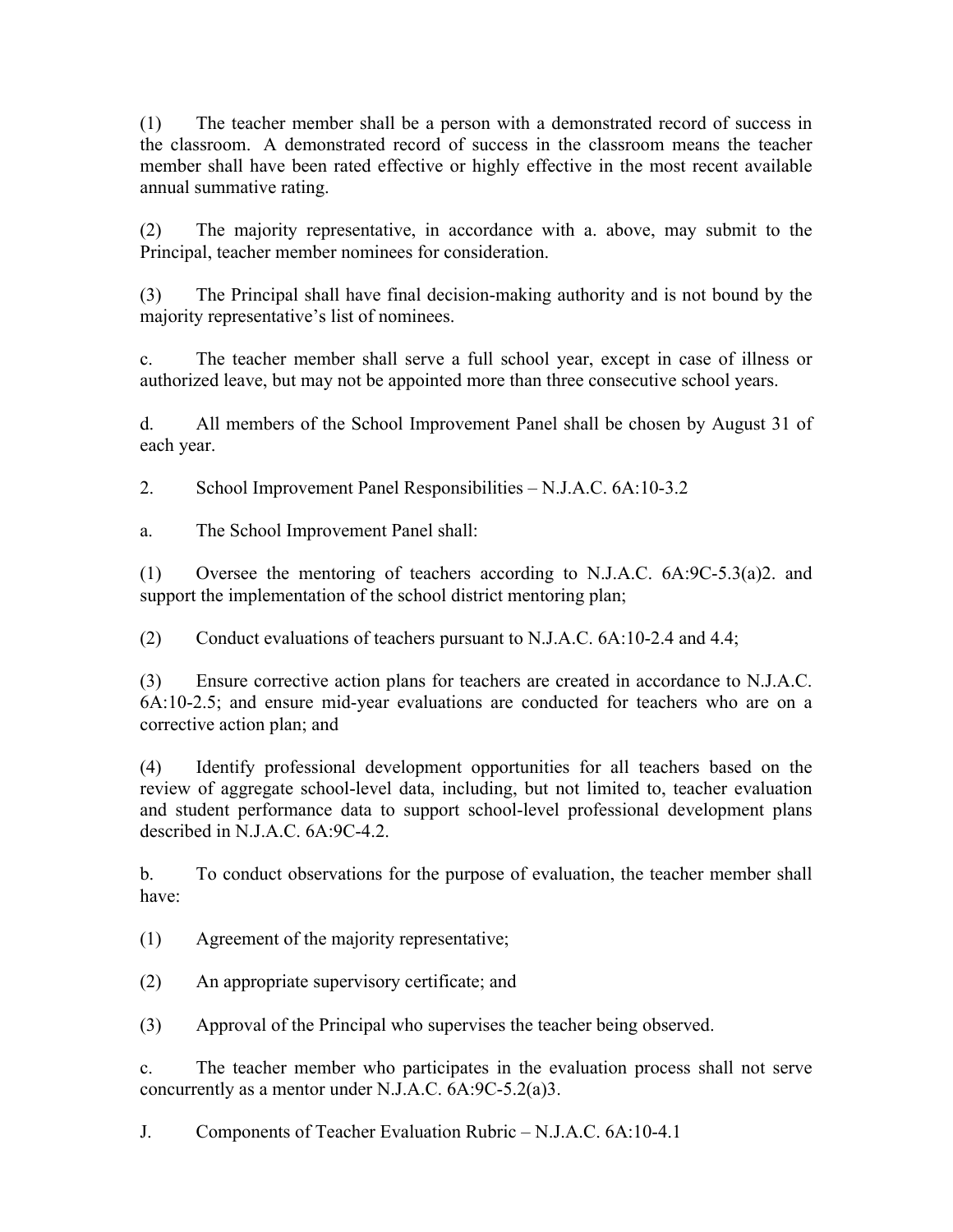1. The components of the teacher evaluation rubric described in N.J.A.C. 6A:10-4.1 et seq. shall apply to teachers holding the position of teacher and holding a valid and effective standard, provisional, or emergency instructional certificate.

2. Evaluation rubrics for all teachers shall include the requirements described in N.J.S.A. 18A:6-123, including, but not limited to:

a. Measures of student achievement pursuant to N.J.A.C. 6A:10-4.2; and

b. Measures of teacher practice pursuant to N.J.A.C. 6A:10-4.3 and 4.4.

3. To earn a summative rating, a teacher shall have a student achievement score, including median student growth percentile and/or student growth objectives(s) scores, and a teacher practice score pursuant to N.J.A.C. 6A:10-4.4.

4. Each score shall be converted to a percentage weight so all components make up 100 percent of the evaluation rubric. By August 31 prior to the school year in which the evaluation rubric applies, the Department shall provide on its website the required percentage weight of each component and the required summative rating scale. All components shall be worth the following percentage weights or fall within the following ranges:

a. If, according to N.J.A.C. 6A:10-4.2(b), a teacher receives a median student growth percentile, the student achievement component shall be at least thirty percent and no more than fifty percent of a teacher's evaluation rubric rating as determined by the Department.

b. If, according to N.J.A.C. 6A:10-4.2(b), a teacher does not receive a median student growth percentile, the student achievement component shall be at least fifteen percent and no more than fifty percent of a teacher's evaluation rubric rating as determined by the Department.

c. Measures of teacher practice described in N.J.A.C. 6A:10-4.3 and 4.4 shall be at least fifty percent and no more than eighty-five percent of a teacher's evaluation rubric rating as determined by the Department.

5. Standardized tests, used as a measure of student progress, shall not be the predominant factor in determining a teacher's annual summative rating.

K. Student Achievement Components – N.J.A.C. 6A:10-4.2

1. Measures of student achievement shall be used to determine impact on student learning. The student achievement measure shall include the following components:

a. If the teacher meets the requirements of 2. below, the median student growth percentile of all students assigned to a teacher, which shall be calculated as set forth in 4. below; and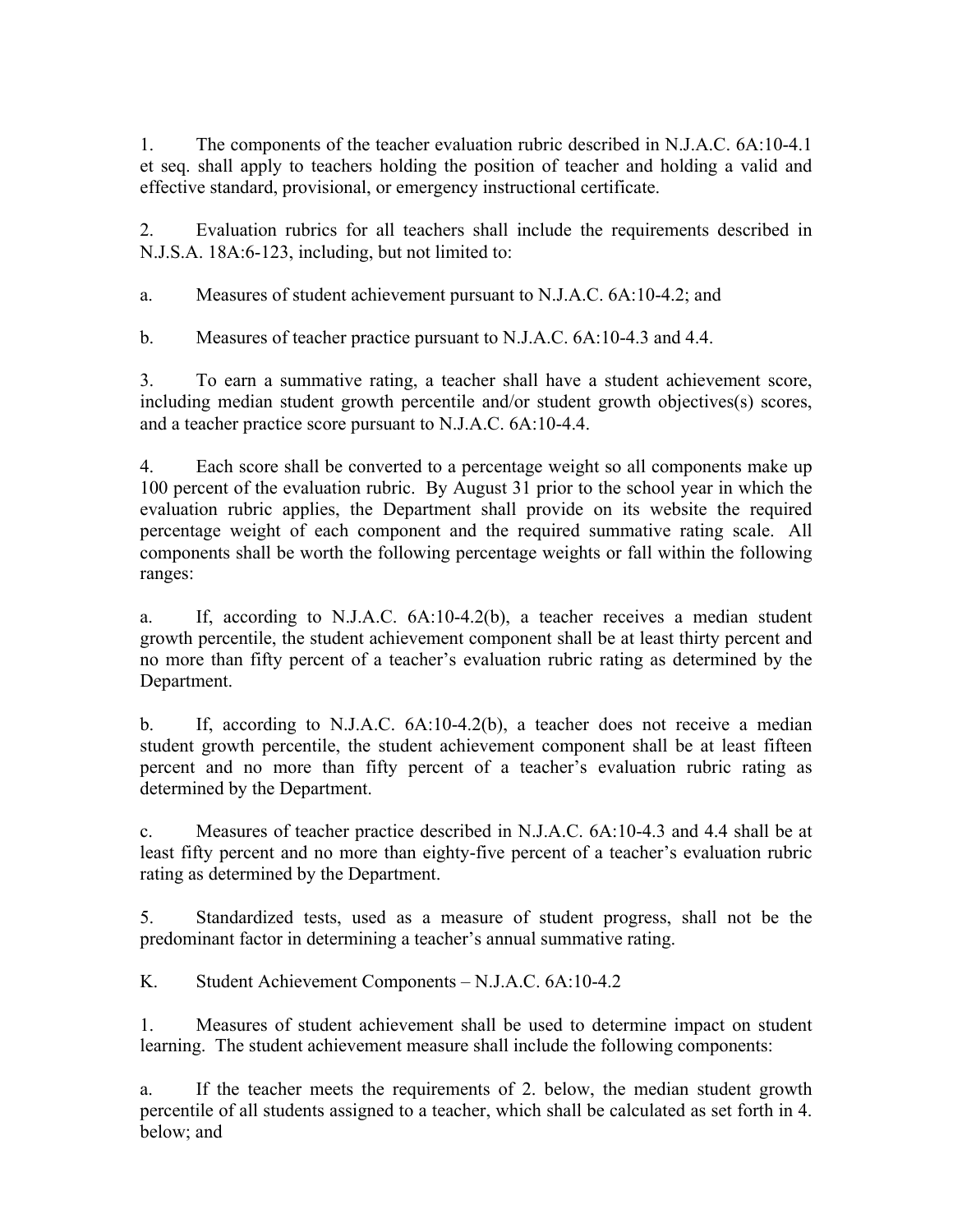b. Student growth objective(s), which shall be specific and measurable, based on available student learning data, aligned to the New Jersey Student Learning Standards (NJSLS), and based on growth and/or achievement.

(1) For teachers who teach subjects or grades not covered by the NJSLS, student growth objective(s) shall align to standards adopted or endorsed, as applicable, by the State Board.

2. The median student growth percentile shall be included in the annual summative rating of a teacher who:

a. Teaches at least one course or group within a course that falls within a standardized-tested grade or subject. The Department shall maintain on its website a course listing of all standardized-tested grades and subjects for which student growth percentile can be calculated pursuant to 4. below;

b. Teaches the course or group within the course for at least sixty percent of the time from the beginning of the course to the day of the standardized assessment; and

c. Has at least twenty individual student growth percentile scores attributed to his or her name during the school year of the evaluation. If a teacher does not have at least twenty individual student growth percentile scores in a given school year, the student growth percentile scores attributed to a teacher during the two school years prior to the evaluation year may be used in addition to the student growth percentile scores attributed to the teacher during the school year of the evaluation. Only student growth percentile scores from school year 2013-2014 or any school year after shall be used to determine median student growth percentiles.

3. The Department shall periodically collect data for all teachers that include, but are not limited to, student achievement and teacher practice scores.

4. The Department shall calculate the median student growth percentile for teachers using students assigned to the teacher by the school district. For teachers who have a student growth percentile score:

a. The Board of Education shall submit to the Department final ratings for all components, other than the student growth percentile, for the annual summative rating; and

b. The Department then shall report to the employing district Board of Education the annual summative rating, including the median student growth percentile for each teacher who receives a median student growth percentile.

5. Student growth objectives for teachers shall be developed and measured according to the following procedures: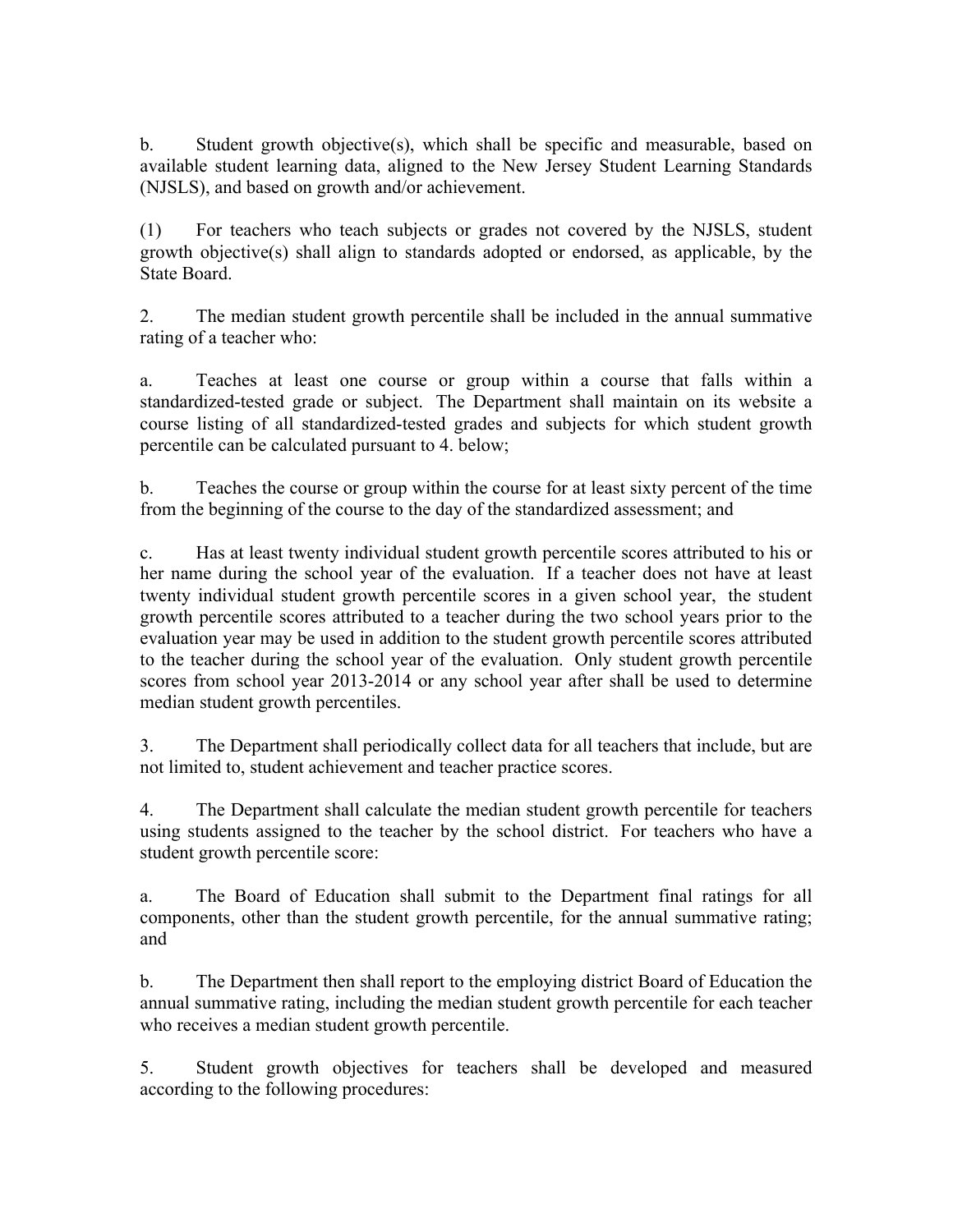a. The Superintendent shall determine the number of required student growth objectives for teachers, including teachers with a student growth percentile. A teacher with a student growth percentile shall have at least one and not more than four student growth objectives. A teacher without a student growth percentile shall have at least two and a maximum of four student growth objectives. By August 31 prior to the school year the evaluation rubric applies, the Department shall provide on its website the minimum and maximum number of required student growth objectives within this range.

b. A teacher with a student growth percentile shall not use the standardized assessment used in determining the student growth percentile to measure progress toward a student growth objective.

c. Each teacher shall develop, in consultation with his or her supervisor or a Principal's designee, each student growth objective. If the teacher does not agree with the student growth objectives, the Principal shall make the final determination.

d. Student growth objectives and the criteria for assessing teacher performance based on the objectives shall be determined, recorded, and retained by the teacher and his or her supervisor by October 31 of each school year, or within twenty-five teacherworking days of the teacher's start date if the teacher begins work after October 1.

e. Adjustments to student growth objectives may be made by the teacher in consultation with his or her supervisor only when approved by the Superintendent or designee. Adjustments shall be recorded in the teacher's personnel file on or before February 15.

(1) If the Student Growth Objective (SGO) covers only the second semester of the school year, or if the teacher begins work after October 1, adjustments shall be recorded before the mid-point of the second semester.

f. The teacher's designated supervisor shall approve each teacher's student growth objective score. The teacher's student growth objective score, if available, shall be discussed at the teacher's annual summary conference and recorded in the teacher's personnel file.

L. Teacher Practice Components – N.J.A.C. 6A:10-4.3

1. The teacher practice component rating shall be based on the measurement of the teacher's performance according to the school district's Commissioner-approved teacher practice instrument. Observations pursuant to N.J.A.C. 6A:10-4.4 shall be used as one form of evidence for the measurement.

M. Teacher Observations – N.J.A.C. 6A:10-4.4

1. For the purpose of teacher evaluation, observers shall conduct the observations pursuant to N.J.S.A. 18A:6-123.b.(8) and N.J.A.C. 6A:10-2.5 and 3.2, and they shall be trained pursuant to N.J.A.C. 6A:10-2.2(b).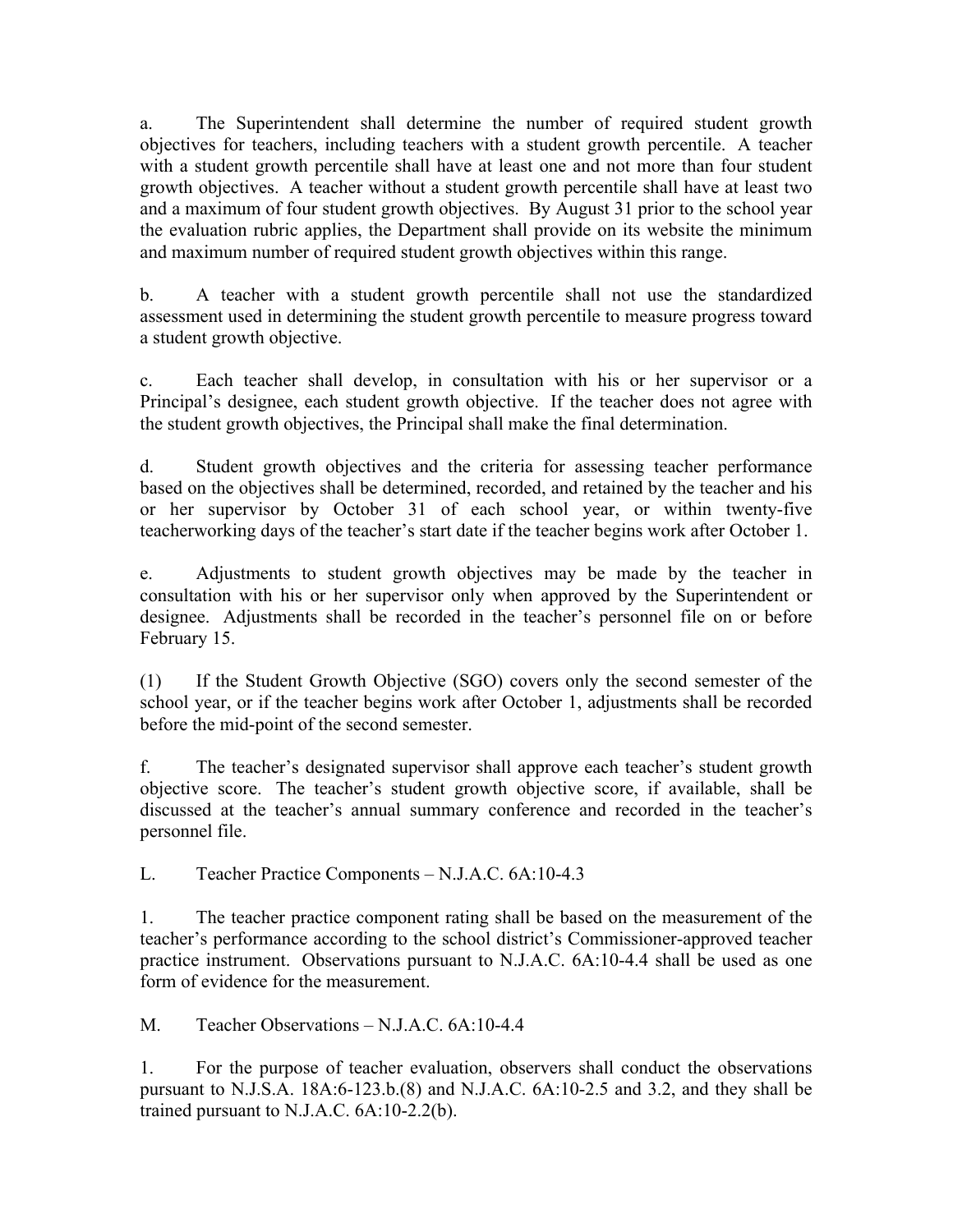2. Observation conferences shall include the following procedures:

a. A supervisor who is present at the observation shall conduct a post-observation conference with the teacher being observed. A post-observation conference shall occur no more than fifteen teacher working days following each observation.

b. The post-observation conference shall be for the purpose of reviewing the data collected at the observation, connecting the data to the teacher practice instrument and the teacher's individual professional development plan, collecting additional information needed for the evaluation of the teacher, and offering areas to improve effectiveness. Within a school year, the post observation conference shall be held prior to the occurrence of further observations for the purpose of evaluation.

c. If agreed to by the teacher, one required post-observation conference and any preobservation conference(s) for observations of tenured teachers who are not on a corrective action plan may be conducted by written communication, including electronic.

d. One post-observation conference may be combined with a teacher's annual summary conference, as long as it occurs within the required fifteen teacher working days following the observation for the purpose of evaluation.

e. A pre-observation conference, when required, shall occur at least one but not more than seven teacher working days prior to the observation.

3. Each teacher shall be observed as described in N.J.A.C. 6A:10-4.4. For all teachers, at least one of the required observations shall be announced and preceded by a pre-observation conference, and at least one of the required observations shall be unannounced. The Superintendent shall decide whether additional required observations are announced or unannounced, if applicable. The following additional requirements shall apply:

a. Each observation required for the purpose of evaluation shall be conducted for at least twenty minutes.

b. Nontenured teachers shall be observed at least three times each school year, but not less than once each semester. The observations shall be conducted in accordance with the timeframe set forth in N.J.S.A. 18A:27-3.1.

(1) Except where a school district employs only one administrator whose position requires a supervisor, principal, or school administrator endorsement, nontenured teachers shall be observed during the course of the year by more than one appropriately certified supervisor.

c. Tenured teachers shall be observed at least two times during each school year. Observations for all tenured teachers shall occur prior to the annual summary conference, which shall occur prior to the end of the academic school year.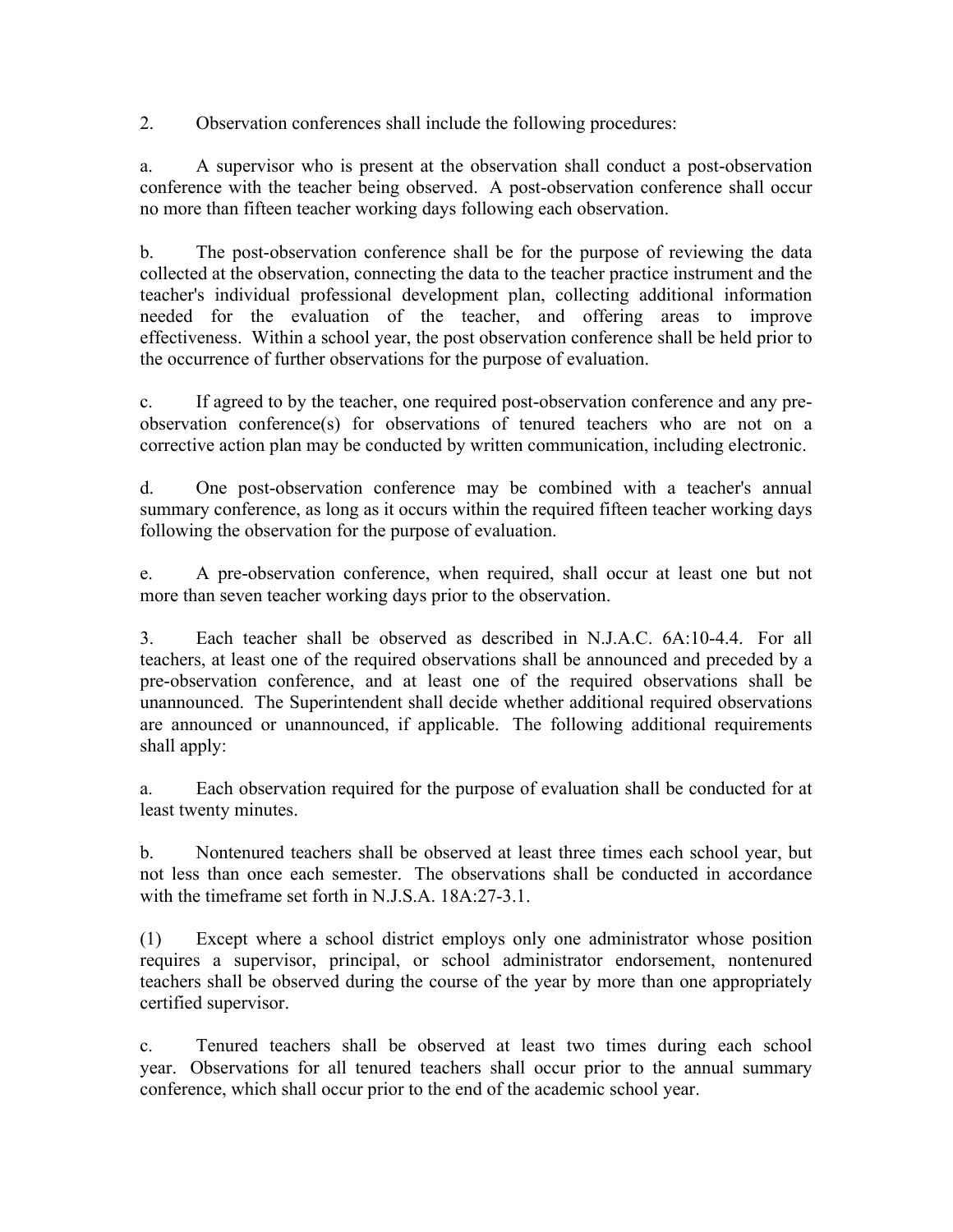(1) If a tenured teacher was rated highly effective on his or her most recent summative evaluation and if both the teacher and the teacher's designated supervisor agree to use this option, one of the two required observations may be an observation of a Commissioner-approved activity other than a classroom lesson. The Department of Education shall post annually to its website a list of Commissioner-approved activities that may be observed in accordance with N.J.A.C. 6A:10-4.4.

d. Teachers on a corrective action plan shall receive, in accordance with N.J.A.C. 6A:10-2.5(h), one additional observation, including a post-observation conference.

e. Upon receiving a final summative evaluation that necessitates a corrective action plan, in accordance with N.J.A.C. 6A:10-2.5(a), any remaining required observation(s) shall not be conducted until the corrective action plan has been finalized.

f. A written or electronic observation report shall be signed by the supervisor who conducted the observation and post-observation and the teacher who was observed.

g. The teacher shall submit his or her written objection(s) of the evaluation within ten teacher working days following the conference. The objection(s) shall be attached to each party's copy of the annual performance report.

4. To earn a teacher practice score, a nontenured teacher shall receive at least three observations.

a. If a nontenured teacher is present for less than forty percent of the total student school days in a school year, he or she shall receive at least two observations to earn a teacher practice score.

N. Teacher Practice Instrument – N.J.A.C. 6A:10-7.2

1. The teacher practice instrument approved by the Department shall meet the following criteria:

a. Include domains of professional practice that align to the New Jersey Professional Standards for Teachers pursuant to N.J.A.C*.* 6A:9-3;

b. Include scoring guides for assessing teacher practice that differentiate among a minimum of four levels of performance, and the differentiation has been shown in practice and/or research studies. Each scoring guide shall:

(1) Clearly define the expectations for each rating category;

(2) Provide a conversion to four rating categories;

(3) Be applicable to all grades and subjects; or to specific grades and/or subjects if designed explicitly for the grades and/or subjects; and